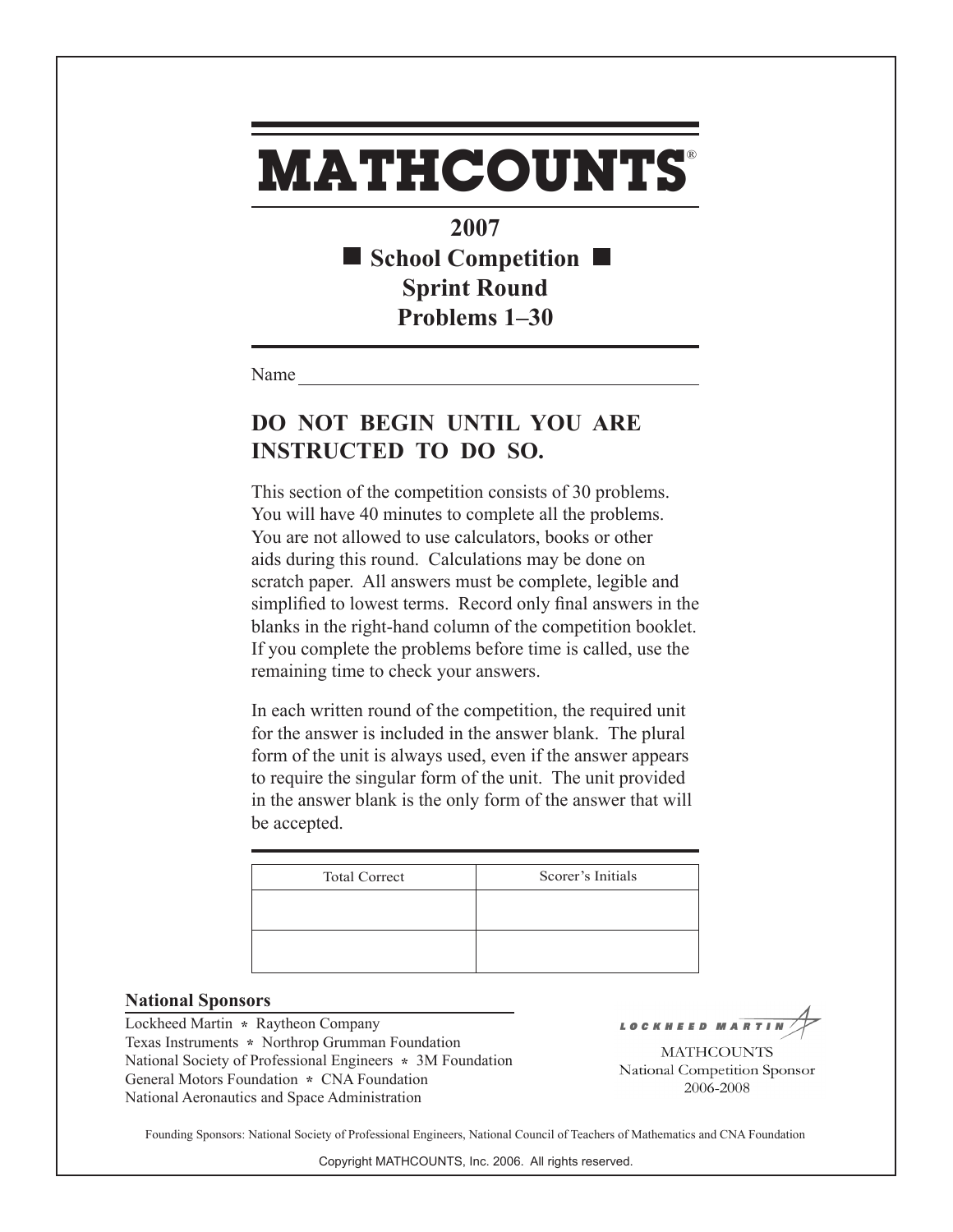| 1. For triangle ABC, points D and E are<br>the midpoints of sides AB and AC,<br>respectively. Side BC measures six inches.<br>What is the measure of segment DE? |                                                                                                                                                       | В<br>D.<br>E   | inches<br>1. $\qquad \qquad$                                                   |  |
|------------------------------------------------------------------------------------------------------------------------------------------------------------------|-------------------------------------------------------------------------------------------------------------------------------------------------------|----------------|--------------------------------------------------------------------------------|--|
| 2. What is the total volume of three boxes if each box is a cube<br>with edge length 4 feet?                                                                     |                                                                                                                                                       |                | cu feet<br>2.                                                                  |  |
| 3. What is the least positive integer divisible by the four smallest<br>odd, positive integers?                                                                  |                                                                                                                                                       |                | 3.                                                                             |  |
| 4. Jack picks 5 pounds of apples in 8 minutes. Jill picks 6 pounds                                                                                               | of apples in 10 minutes. Working together at these rates, how<br>many pounds of apples will they pick in 40 minutes?                                  |                | pounds<br>4.                                                                   |  |
| 5. If the area of a circle is less than $60\pi$ square inches, what is the                                                                                       | greatest possible integer value of the radius of the circle?                                                                                          |                | inches<br>5.                                                                   |  |
| 6.<br>Express your answer in terms of $\pi$ .                                                                                                                    | The second hand on the clock pictured to the<br>right is 6 cm long. How far does the tip of this<br>second hand travel during a period of 30 minutes? | $6 \text{ cm}$ | 6.<br>centimeters                                                              |  |
|                                                                                                                                                                  |                                                                                                                                                       |                | Copyright MATHCOUNTS, Inc. 2006. All rights reserved. 2007 School Sprint Round |  |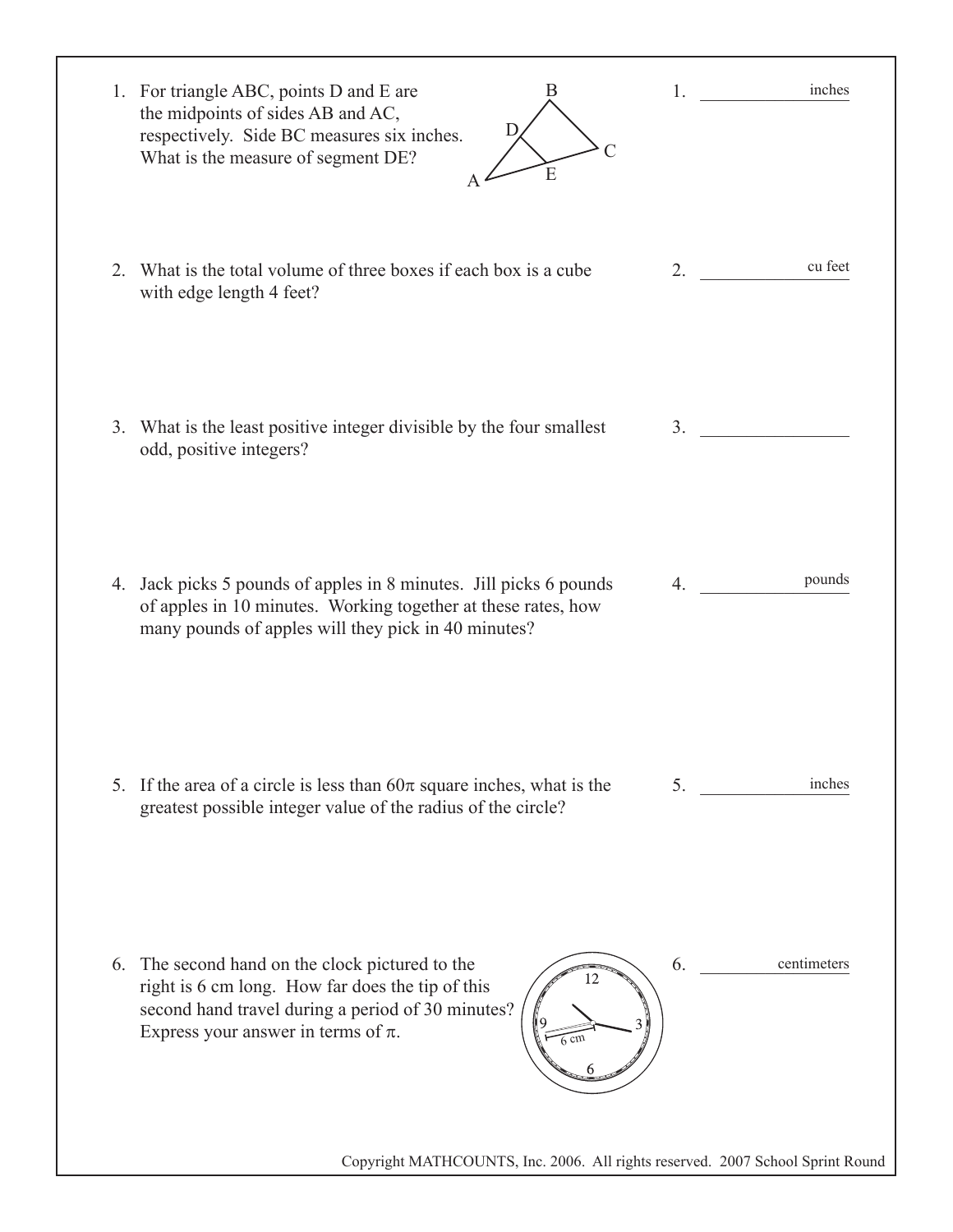| 7. The year 2006 is the most recent calendar year with digits that<br>are each even. What was the most recent year before 1999<br>with digits that were each even?                                                                                                                                                                                                                          | 7.             |
|---------------------------------------------------------------------------------------------------------------------------------------------------------------------------------------------------------------------------------------------------------------------------------------------------------------------------------------------------------------------------------------------|----------------|
| 8. Seven cubic blocks measuring 1 foot<br>on each edge are glued together as<br>shown. What is the total surface area<br>of the resulting solid, including the<br>bottom face?                                                                                                                                                                                                              | sq feet<br>8.  |
| 9. Five friends have their pictures taken. If they take pictures in<br>groups of three, how many different groups of people can have<br>their picture taken?                                                                                                                                                                                                                                | groups<br>9.   |
| 10. In Mathopolis, an <i>adult</i> is a person 21 years of age or older and<br>a <i>child</i> is a person under 21 years of age. Exactly half of the<br>adults in Mathopolis are female, and exactly half of the female<br>adults have exactly one biological child. Nobody else has a<br>child, and there are no other children. What percent of the<br>people of Mathopolis are children? | 10.<br>percent |
| 11. The difference between two perfect squares is 133. What is the<br>smallest possible sum of the two perfect squares?                                                                                                                                                                                                                                                                     | 11.            |
| 12. Adam buys oranges at the rate of three oranges for \$1. He<br>sells them at the rate of five oranges for \$2. In order to make a<br>profit of at least \$10, what is the minimum number of oranges<br>he must sell?                                                                                                                                                                     | 12. oranges    |
| Copyright MATHCOUNTS, Inc. 2006. All rights reserved. 2007 School Sprint Round                                                                                                                                                                                                                                                                                                              |                |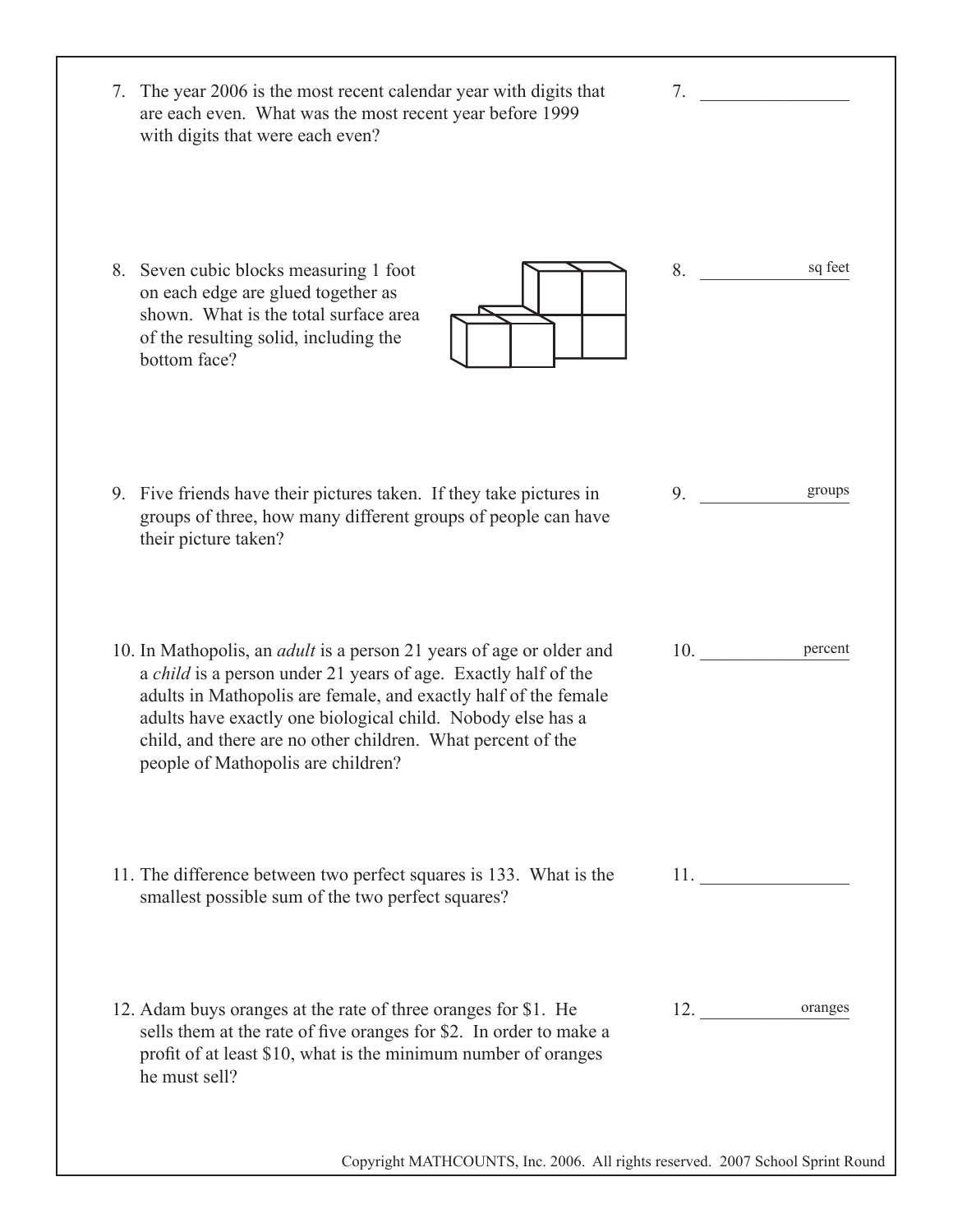| 13. The length of a rectangle is increased by 25%, but the width<br>of the rectangle is adjusted to keep the area of the rectangle<br>unchanged. By what percent was the rectangle's width<br>adjusted?                                                                                                                           | 13.<br>percent |
|-----------------------------------------------------------------------------------------------------------------------------------------------------------------------------------------------------------------------------------------------------------------------------------------------------------------------------------|----------------|
| 14. Square A has side lengths each measuring $x$ inches. Square B<br>has side lengths each measuring $4x$ inches. What is the ratio of<br>the area of the smaller square to the area of the larger square?<br>Express your answer as a common fraction.                                                                           | 14.            |
| 15. What is the largest possible median for the five-member set<br>$\{x, 2x, 3, 2, 5\}$ if x can be any integer?                                                                                                                                                                                                                  | 15.            |
| 16. If x is a positive integer, what is the value of x for the equation<br>$(x! - (x-3)!) \div 23 = 1?$                                                                                                                                                                                                                           | 16.            |
| 17. At Tomi's middle school, 40% of the students are boys. Fifty<br>percent of the boys chose blue as their favorite color, while<br>20% of the girl students chose blue as their favorite color.<br>Of the students who chose blue as their favorite color, what<br>fraction are boys? Express your answer as a common fraction. | 17.            |
| 18. Line <i>m</i> has the equation $y = 3x + 5$ . Line <i>n</i> has the equation<br>$y = kx - 7$ . Lines <i>m</i> and <i>n</i> intersect at the point (-4, -7). What<br>is the value of $k$ ?                                                                                                                                     | 18.            |
| Copyright MATHCOUNTS, Inc. 2006. All rights reserved. 2007 School Sprint Round                                                                                                                                                                                                                                                    |                |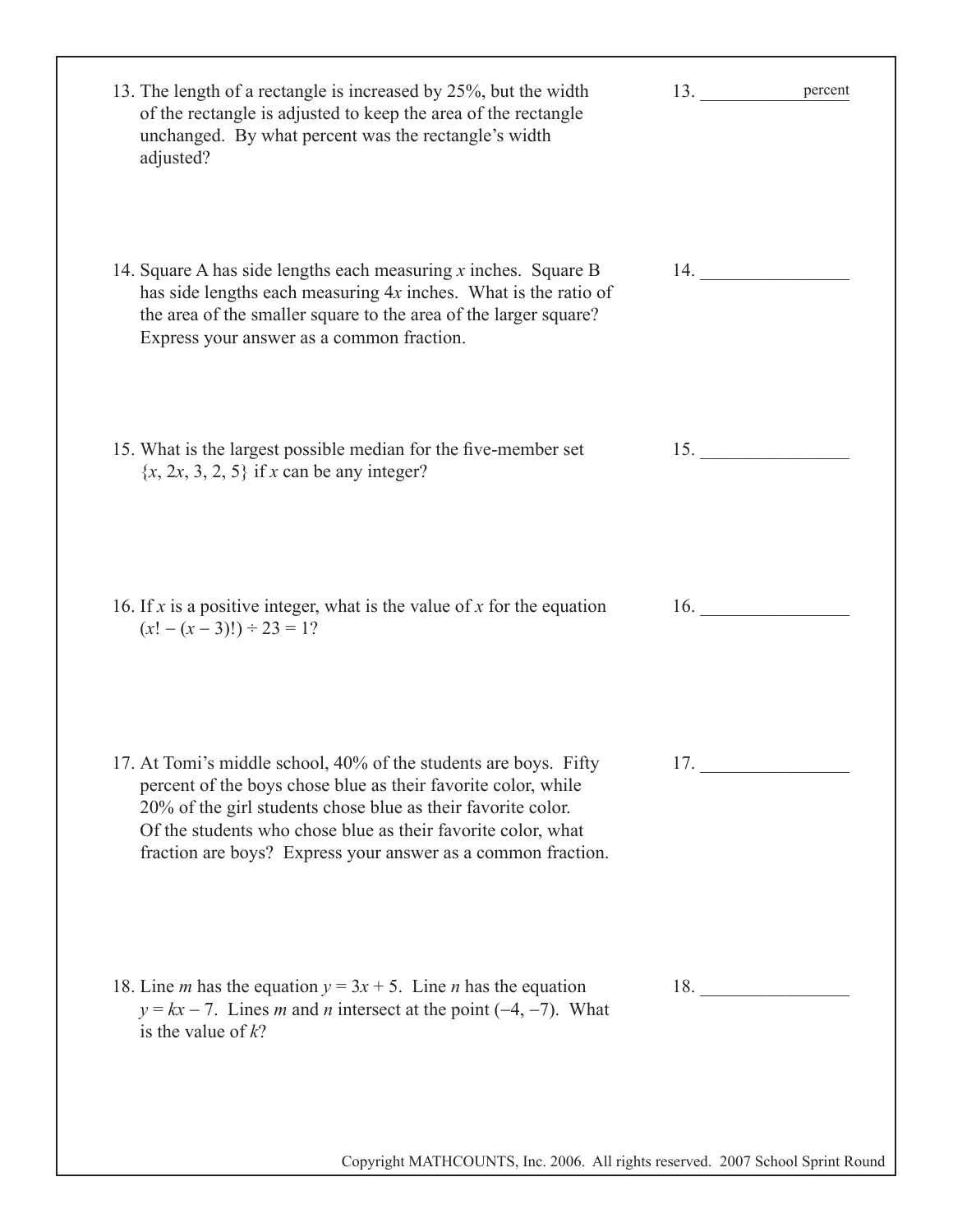| 19. What is the smallest positive integer that is a perfect square and<br>is also a sum of six consecutive positive integers?                                                                                                                                                                                                                                                                                                                                                                                                                                                                                                                                | 19.             |
|--------------------------------------------------------------------------------------------------------------------------------------------------------------------------------------------------------------------------------------------------------------------------------------------------------------------------------------------------------------------------------------------------------------------------------------------------------------------------------------------------------------------------------------------------------------------------------------------------------------------------------------------------------------|-----------------|
| 20. What is the area of the convex quadrilateral with vertices<br>$(-1, 0), (0, 1), (2, 0)$ and $(0, -3)$ ?                                                                                                                                                                                                                                                                                                                                                                                                                                                                                                                                                  | sq units<br>20. |
| 21. Point C is on the segment AB which has endpoints $A(2, -1)$<br>and $B(11, 5)$ . Point C is twice as far from point A as it is from<br>point B. What are the coordinates of point C?                                                                                                                                                                                                                                                                                                                                                                                                                                                                      | $21. ($ , $)$   |
| 22. How many integers from 100 through 999, inclusive, do not<br>contain any of the digits 2, 3, 4 or 5?                                                                                                                                                                                                                                                                                                                                                                                                                                                                                                                                                     | integers<br>22. |
| 23. On Sunday, Jan. 7, 2007, Rob has \$5 he saved from his<br>birthday, and he receives his first allowance payment of<br>\$35. He will continue to receive a \$35 allowance payment<br>every Sunday. However, starting Jan. 7, 2007, Rob is also<br>responsible for paying for his five lunches each week at \$3 per<br>lunch and his weekly Saturday movie that costs \$9.50. If Rob<br>always adds the remainder of his allowances each week to his<br>current savings, after how many total allowance payments will<br>he have enough money to pay for the \$50 CD player he wants<br>and still be able to cover his expenses for the rest of that week? | payments        |
| 24. When Caitlin starts running towards Asha, Asha is 100 meters<br>from Caitlin. As Caitlin runs, Asha moves directly away from<br>Caitlin at one-third of Caitlin's speed. How far has Caitlin run<br>when she first catches up to Asha?                                                                                                                                                                                                                                                                                                                                                                                                                   | meters<br>24.   |
| Copyright MATHCOUNTS, Inc. 2006. All rights reserved. 2007 School Sprint Round                                                                                                                                                                                                                                                                                                                                                                                                                                                                                                                                                                               |                 |